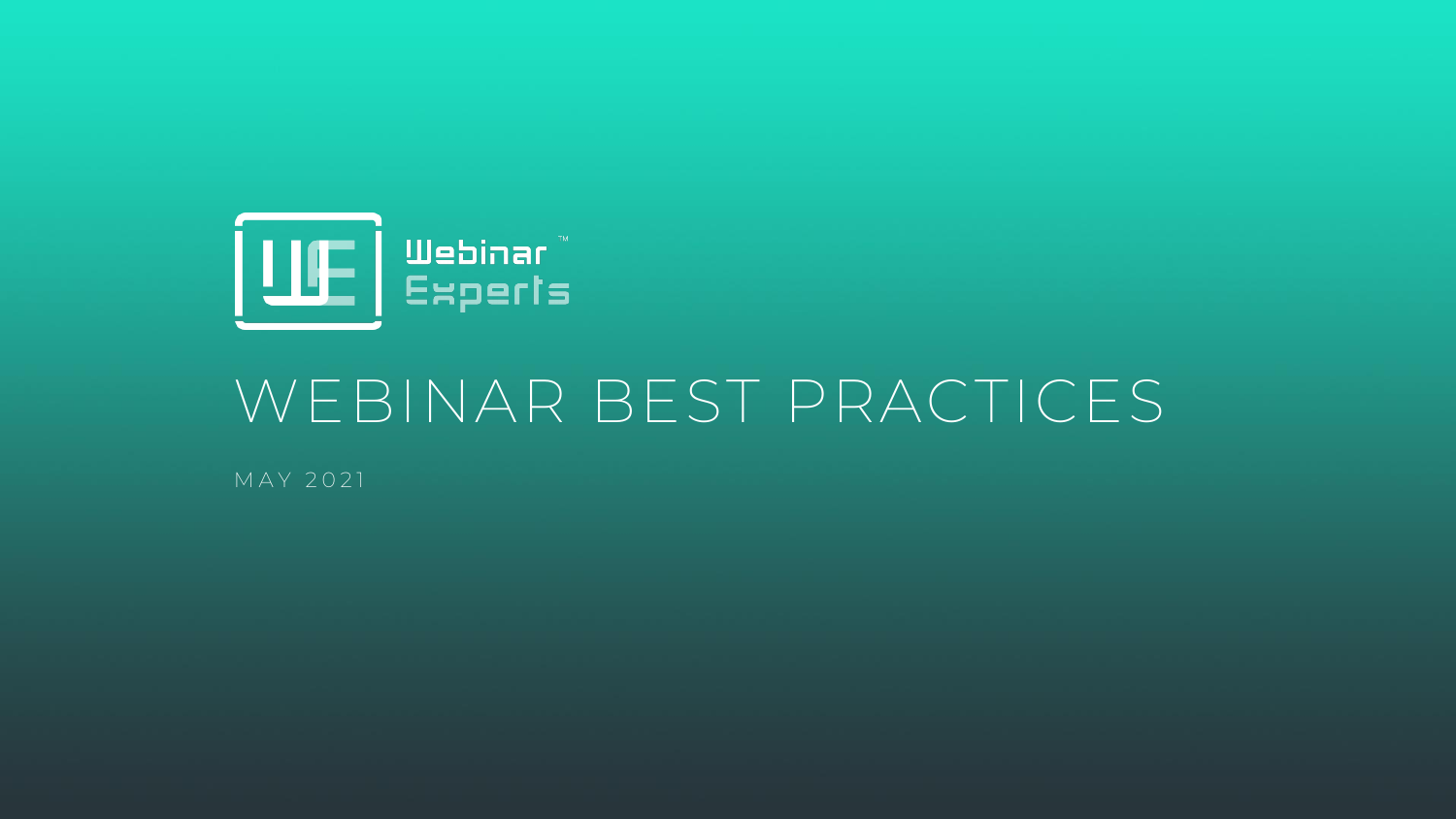## WEBINAR TITLE BEST PRACTICE



Webinar titles should follow a specific format to have the most impact. Depending on the situation, this format can take different forms:

# 1

#### **Benefit - Challenge – Product – Action**

*Ie: "Learn to react quickly in a crisis with WebinarExperts's product X. Register now."*



#### **Challenge – Benefit – Action**

*Ie: Webinar Management – Resolve issues before they impact your business. Register now"*



#### **Name – Benefit – Action**

*Ie: "Famous Speaker shares their expertise on proactive webinar management. Register now."*

The first part of the title should never be wasted, as this is the most visible/read part of the title (and often subject line). An example of a wasted first part of a title or subject line would be: "Join us for interesting and engaging insights from industry expert "SpeakerName" on webinar Management". Note: the name of a speaker should only be used in titles and subject lines, if they are well-known in the industry and can create an incentive to attend.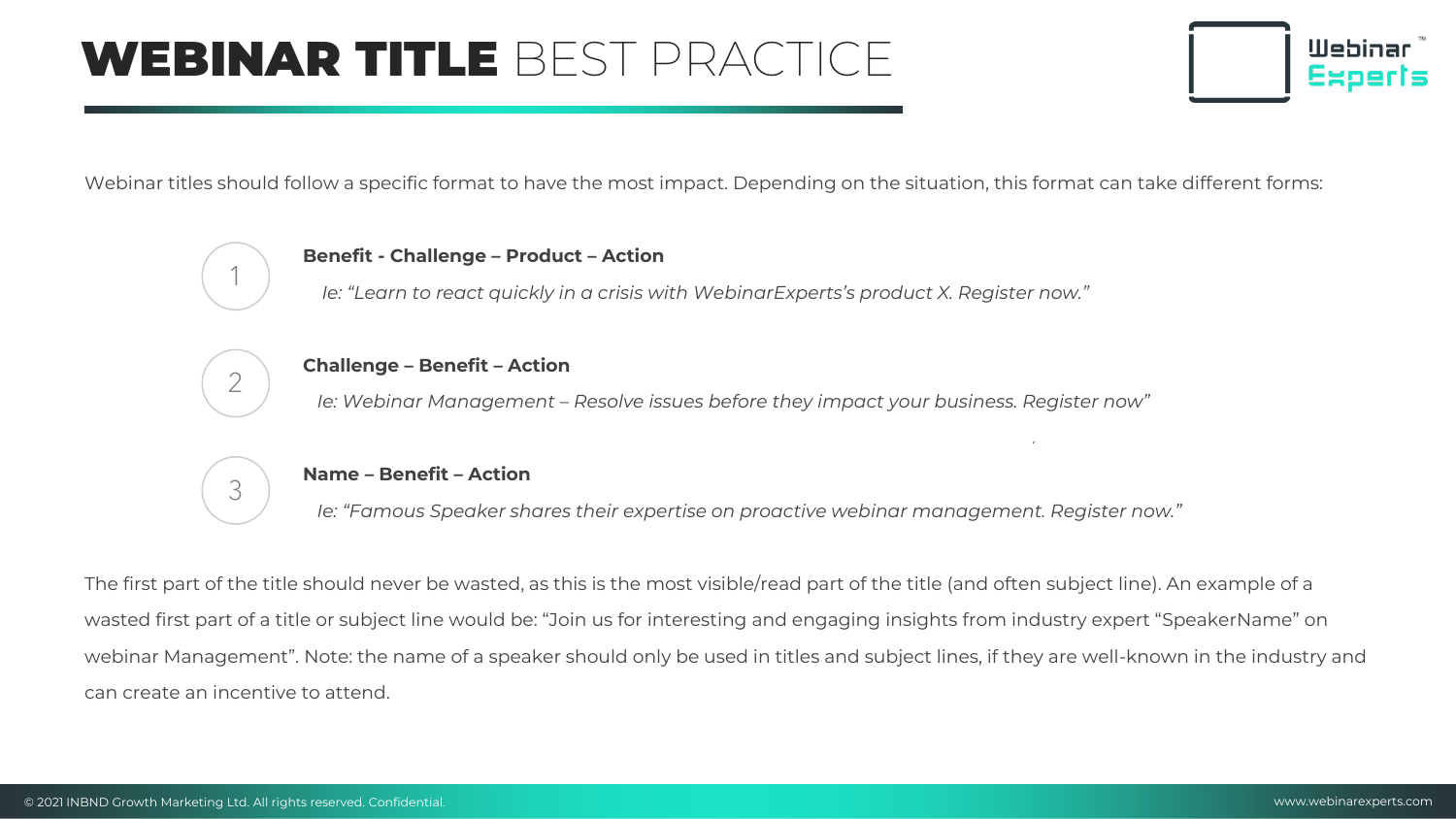## WEBINAR ABSTRACT BEST PRACTICE



A webinar abstract should contain two paragraphs, followed by 3-4 key bullet points.

#### **Paragraph 1**

Set the scene by covering an industry/topic specific situation

#### **Paragraph 2**

Cover webinar content and how it relates to the info in Paragraph 1

#### **Bullet Points**

Feature key points & take homes (i.e. "What you will learn in this webinar")

Research shows that 45% of organisations react too slowly in times of a<br>Webinar crisis. Companies that are to see the control of a webinar crisis. Companies that are too slow to react see a prolonged<br>Communications impact with communications impact, with an average time to resolve the crisis of 3 months,<br>compared to only 4 weeks for companies compared to only 4 weeks for companies who can react immediately.

In this webinar, *Speaker X* will outline webinar communications strategies and<br>best practices to put your organisation on : best practices to put your organisation on immediate alert should a webinar<br>happen. Using WebinarExpert's Soluti happen. Using WebinarExpert's SolutionX, we will demonstrate the 7 key steps<br>to prepare your webinar response plane ... ... to prepare your webinar response plan and implement a webinar<br>Communications Readiness Communications Readiness approach.

#### In this webinar, you will learn:

- Why preparing for a webinar is important (including industry metrics)<br>• The 7 key steps to prepare a wak:
- The 7 key steps to prepare a webinar communications readiness strategy<br>• How to engage internal stakebolds as
- How to engage internal stakeholders for a fast webinar response<br>Fig. 1 How to engage internal stakeholders for a fast webinar response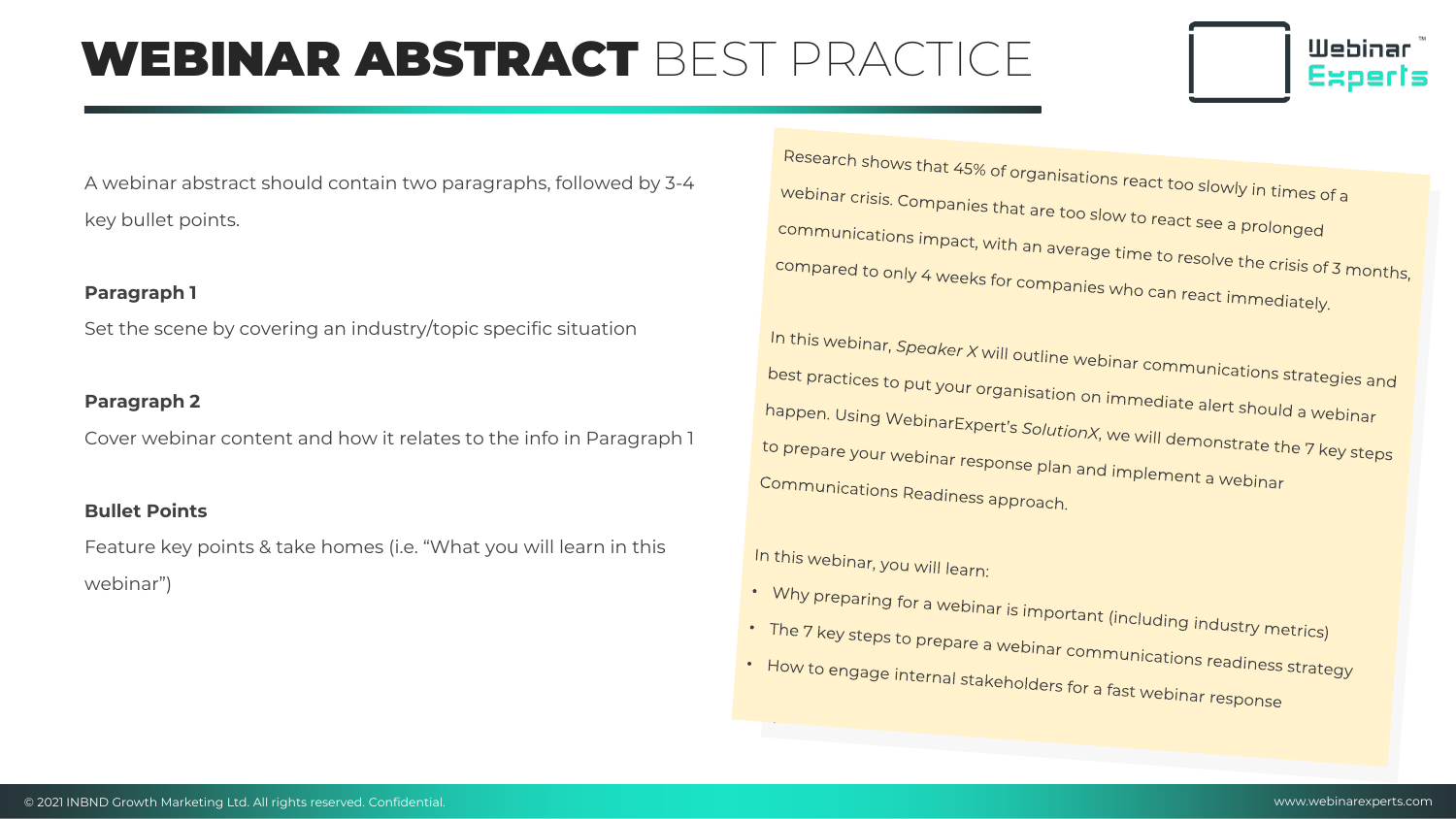## WEBINAR EMAIL BEST PRACTICE



**Number & Timings:** We recommend sending two to three promotional emails to promote a webinar, depending on how heavily your database (and the particular segment) is being utilised for emails. The promo emails should be sent in the weeks immediately preceding the live day, with the final email being sent on the day before or day of the live webinar. This last email is very impactful, as the audience will likely know if they are available and there is not long to wait to get access to the information (leading to high conversion rates to attendance from these emails). Emails that are scheduled too far in advance (3+ weeks) can lead to lower conversion to attendance, as other priorities may come up for the audience, or they forget why they registered in the first place.

**Best Days / Time:** The best days to send emails are Tuesday, Wednesday and Thursday and we usually recommend to schedule them for 8am in your audience's time zone. This way the email will be near the top of the recipients' inbox when they start their working day.

**Best Style & Content:** HTML and Text-only emails both work well. When using HTML emails, avoid large graphics at the top of the email, which means readers have to scroll down to get to salient information. If the webinar abstract is well written, there is no reason not to use it 'as is' for the email copy. Text-only (non-HTML) emails can/should be used when the email is being sent from a person (instead of it being send in the company's name). This makes it look more personal. All emails should contain the link to the registration page and a call to action (e.g., "Register Now", "Register today", "Secure your place" etc.)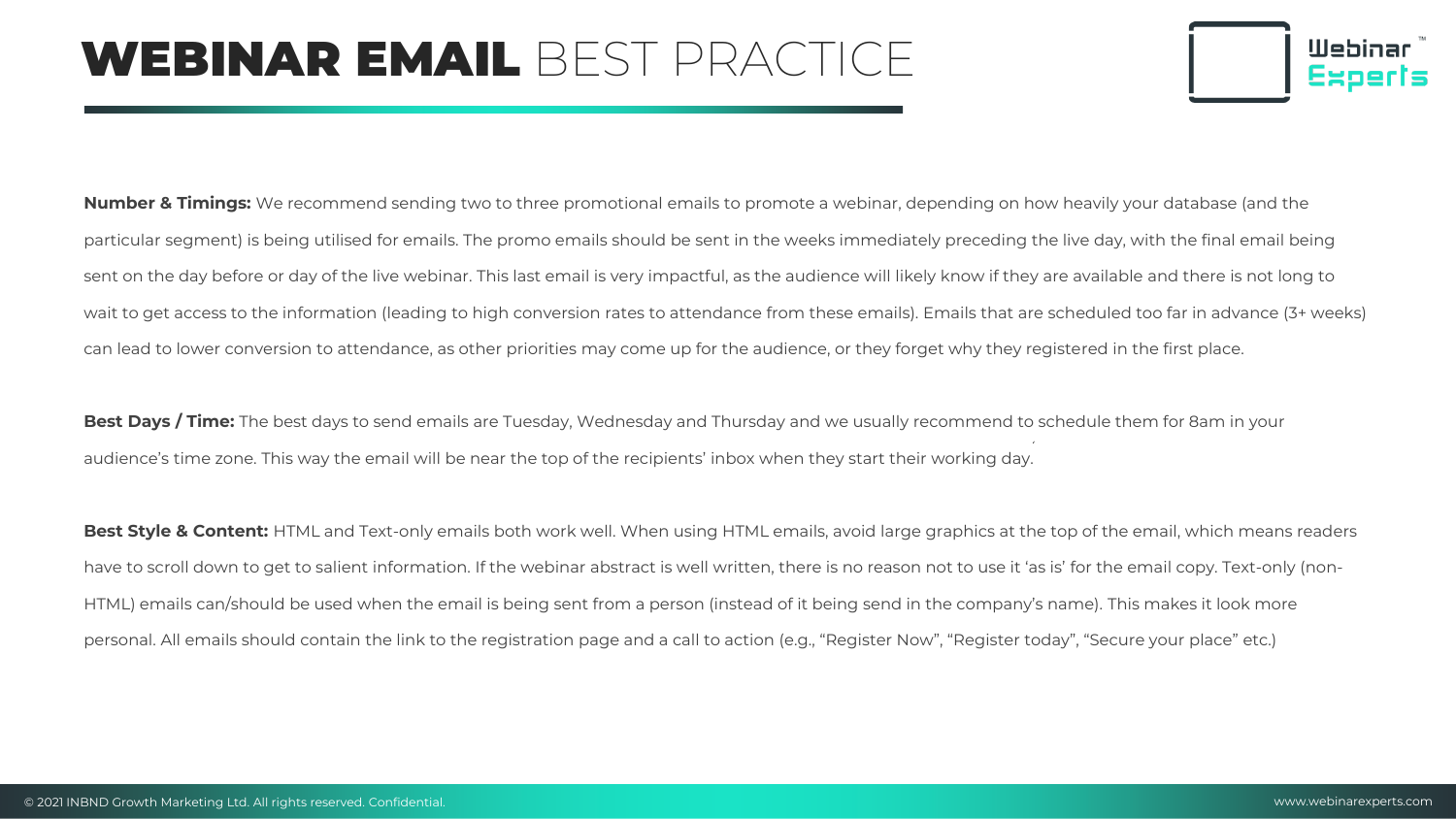## WEBINAR EMAIL BEST PRACTICE



**Best Subject Lines:** A well worded title (see "Title best practices") can also be used as the subject line of the first email. Anyone with an interest in the title should progress to open the email. The second/third email should contain "[Webinar]" in front of the title to indicate that the email promotes a webinar. This will appeal to those with an interest in attending webinars. If the promotional email is timed to be sent on the day before or the day of the webinar, it should show "[Tomorrow's Webinar]" or "[Today's Webinar]" at the start of the webinar, in order to create a sense of urgency

**Reminder emails:** A reminder email should be sent to all registrants 24 hours and then 15minutes before the webinar's live time. The webinar platform can send these emails.

Follow-up emails: The webinar platform should send a "Thank you for attending" and a "Sorry we missed you" email, with both containing a link to the on-demand version of the webinar. This increases the on-demand consumption of your content and secures additional attendance.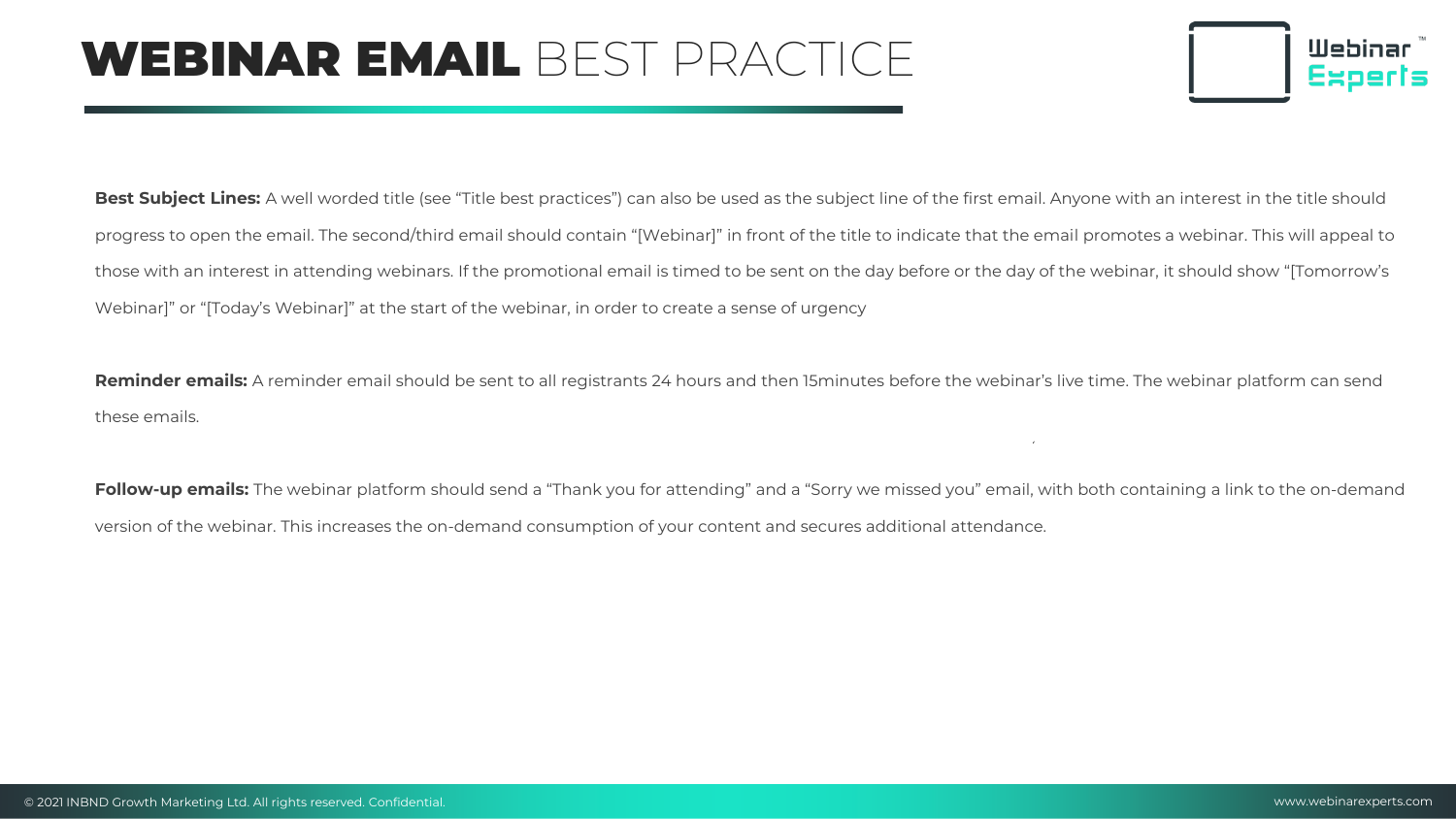## TECH BEST PRACTICE

Here's some handy tips to help you make a great impression on camera… Even if you are working from your dining room!

- 1. Ensure your **camera is set to eye level**. If you are using a laptop, raise it on books rather than tilting the screen.
- 2. When you are presenting or speaking to the audience **look at the camera**
- 3. Please **ensure you are well lit** from all sides. Ideally sit facing a window and use as much natural light as possible. Alternatively, place a desk lamp behind the camera pointing towards you to illuminate your face.
- 4. Please use a **wired headset and microphone**. This will ensure the best possible quality and avoid unnecessary issues.
- 5. Aim to **align yourself centrally in the frame** ensuring your shoulders are visible while allowing a little space above your head.
- 6. Make sure your Computer / Device is **mains powered**(!) to avoid interruption.

**NB**: Over 90% of technical issues on live webinars are caused by poor audio due to wireless devices. Please use wired microphones & headphones.